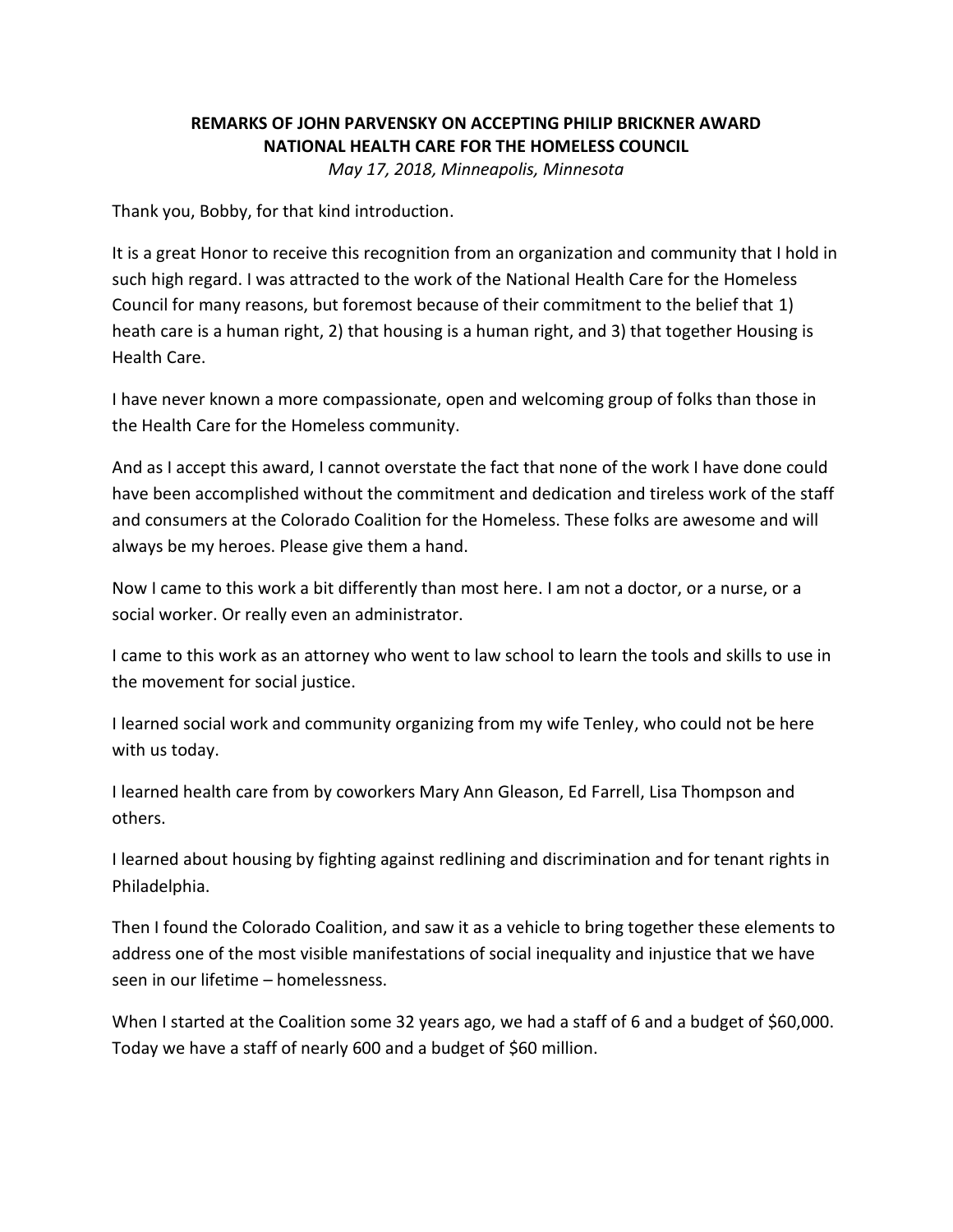We started with a small primary care clinic with two exam rooms – the Stout Street Clinic. We had a doctor, a nurse practitioner, a nurse, a social worker, a front desk clerk and an administrator.

As the number of people on the streets needing our services grew, we added more docs and nurses to meet that need.

When the mental health centers would not provide the care needed by our patients, we began adding psychiatrists and counselors.

When the substance treatment agencies would not serve the special needs of our patients, we added addiction counsellors.

When we saw the devasting connection between oral and physical health among our patients, we added dentistry.

And, we recognized early on that if we only provided quality health care to people and then sent them back onto the streets, under the bridges or even to the shelters, the likelihood that their health and mental health status would improve was extremely low.

So, when the housing authorities and nonprofit housing providers would not house our folks, we started buying housing and then building housing.

Over the past 30 years, we have developed more than 1900 housing units that we own and manage.

By the end of this month, we will complete construction of a new 100 unit permanent supportive housing building in downtown Denver that will house chronically homeless persons cycling through our jails through our social impact bond program.

And we were able to build the new 54,000 square foot Stout Street Health Center that fully integrates primary care, behavioral health, dental, vision and pharmacy, together with team based, patient centered care. And, we were also able to build 78 units of PSH on the upper three floors of that building.

That is the model of integrated health care and housing that we believe makes a difference in the lives of those we serve and creates lasting solutions to homelessness, not just in Denver, but across our nation.

We operate a Supportive Residential Recovery Community in SE Colorado that provides housing with peer supports for 225 homeless individuals working on their recovery from addiction and mental illness.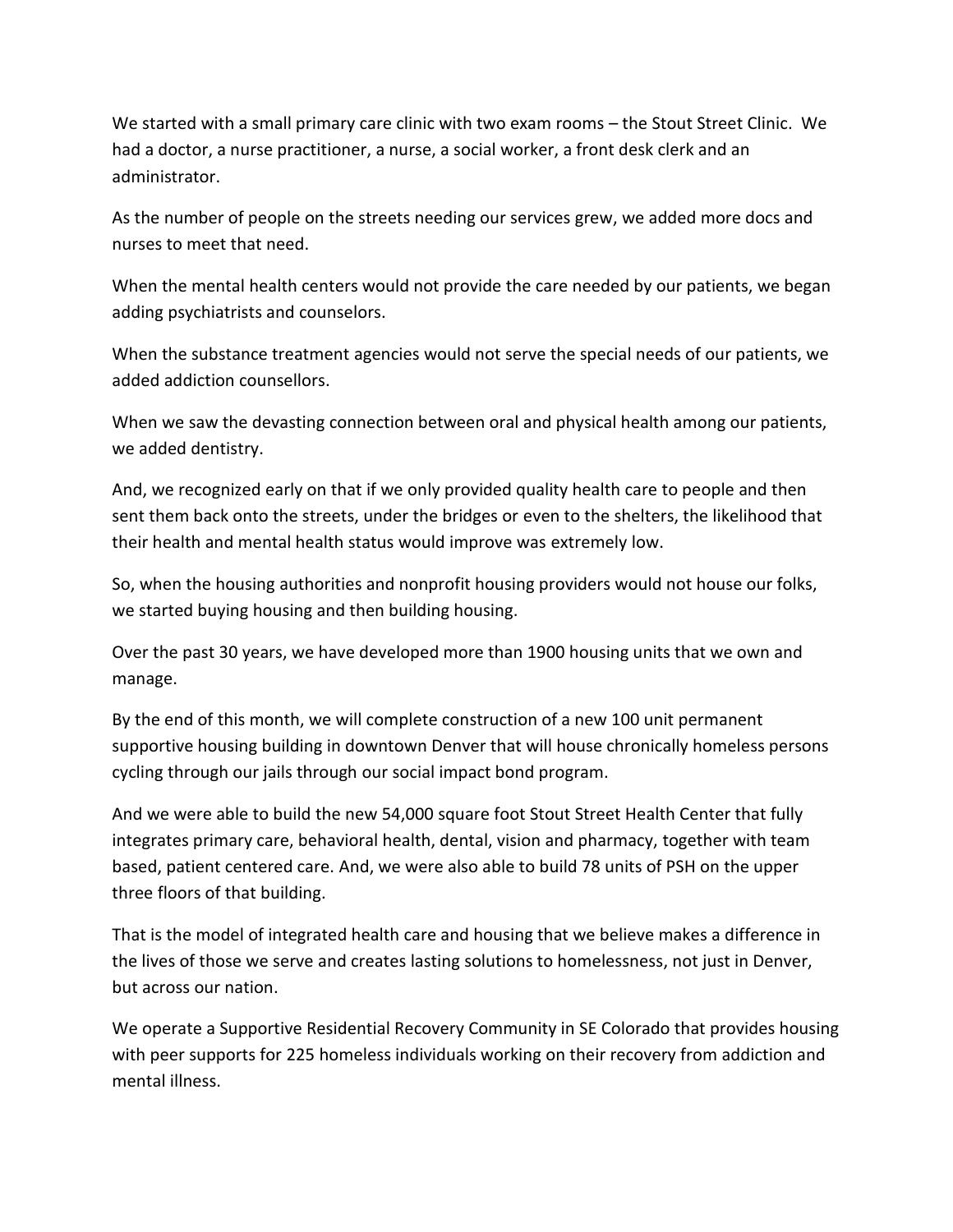I recently talked to one of the residents there named Isiah. I asked him, "how did you get here?" He responded with a smirk that he took the van just like everyone else.

I said, no, what was it that allowed you to take that step to come to Fort Lyon to work on your recovery.

He responded that after years of living along the Platte River, and meeting our outreach workers from time to time, he woke up one morning and realized that he needed a change.

He said *"I realized that I was no longer content being content with sleeping on the river and hoping that I would wake up the next morning. So, the next time the outreach worker came by, I said yes."*

And I remember that vividly – he said that he was *no longer content being content* with his situation.

Now, reflecting on 32 years of doing this work, that is how if feel today.

I can no longer remain content being content to allow things to continue the way that they are.

I can no longer remain content being content when too many of our brothers and sisters remain on the streets or under our bridges.

I can no longer be content being content when increasing numbers of mothers and children are living in cars or sleeping on floors because of the lack of affordable housing.

I can no longer be content being content when too many of our citizens do not have access to the health care they need to survive and thrive.

I can no longer be content being content when the wealthy and powerful are no longer happy to just let the poor and marginalized fall through the sheds of a tattered safety net, but are actively seeking to further undermine what we have achieved over the years -- by cutting Medicaid, Medicare, social security, housing assistance and food stamps.

We have come too far to allow that to happen.

And I can't continue being content to be content when our well-meaning friends in Washington seek to ration inadequate resources by creating inefficient systems for targeting resources – like coordinated entry and VI-SPDATS, and time-limited housing subsidies – rather than fighting to increase the resources to the level needed to provide adequate housing and health care for all of our people.